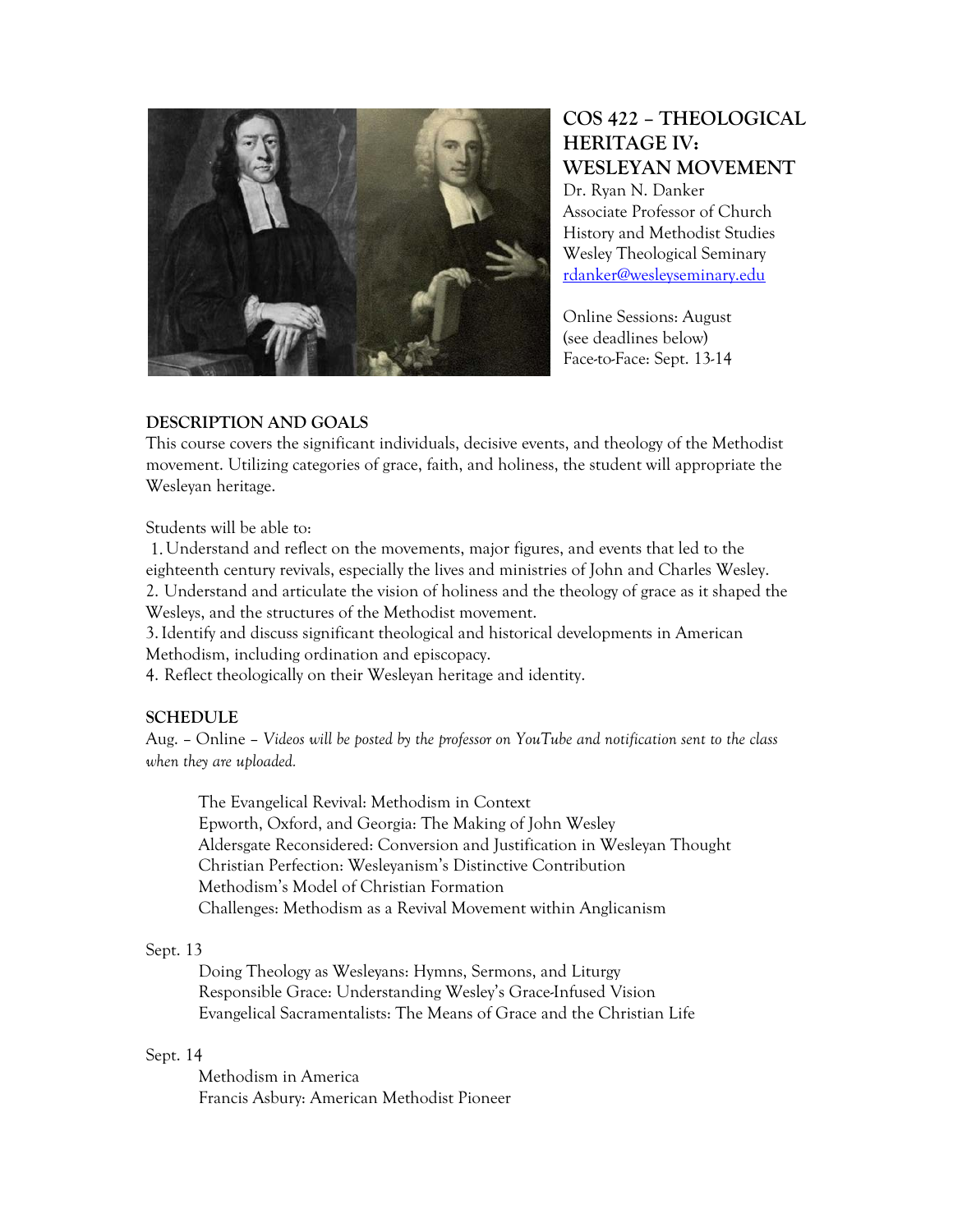Splits and Mergers: Methodism After Asbury

## **REQUIRED TEXTS**

- Kenneth Collins and Jason Vickers, eds., *The Sermons of John Wesley: A Collection for the Christian Journey* (Nashville: Abingdon Press, 2013).
- Richard P. Heitzenrater, *Wesley and the People Called Methodists, Second Edition*  (Nashville: Abingdon Press, 2014).
- Russ Richey and Jeanne Miller Schmidt, *American Methodism: A Compact History* (Nashville: Abingdon Press, 2012).
- Randy L. Maddox, *Responsible Grace: John Wesley's Practical* Divinity (Nashville: Kingswood Books, 1994).

## **SUPPLEMENTARY TEXTS**

John Wigger, Taking Heaven by Storm: Methodism and the Rise of Popular Christianity in America (University of Illinois Press, 2001).

# **OTHER RECOMMENDED TEXTS**

Kenneth Collins, *The Theology of John Wesley: Holy Love and the Shape of Grace* (Nashville: Abingdon Press, 2007).

Henry Rack, *Reasonable Enthusiast: John Wesley and the Rise of Methodism, Third Edition* (London: Epworth Press, 2014).

David Hempton, *Methodism: Empire of the Spirit* (New Haven: Yale University Press, 2005).

## **READING ASSIGNMENTS**

Students are expected to have read *Wesley and the People Called Methodists* before the first session. Between sessions, students are to read *Responsible Grace*. After the second weekend, students are to read *American Methodism*.

All texts should be read in their entirety, except for the Wesley sermons volume – although you can't go wrong with Wesley sermons.

## **ASSIGNMENTS**

For both assignments, the student is to email his/her finished papers to the professor (rdanker@wesleyseminary.edu) on the date due.

- No late papers will be accepted.
- The papers are to be formatted logically (make sure you have a thesis statement in the first paragraph, supporting paragraphs, and a concluding paragraph)
- Papers must use footnotes (Chicago style) to cite sources. Do not use endnotes or intext citation.
- Be careful to only use source-material that is scholarly in nature. Blogs, Wikipedia, etc., are simply not acceptable for this type of work.

Please e-mail the professor with any questions you may have. Also, give yourself plenty of time to complete the assignments. Procrastination is not a Wesleyan virtue.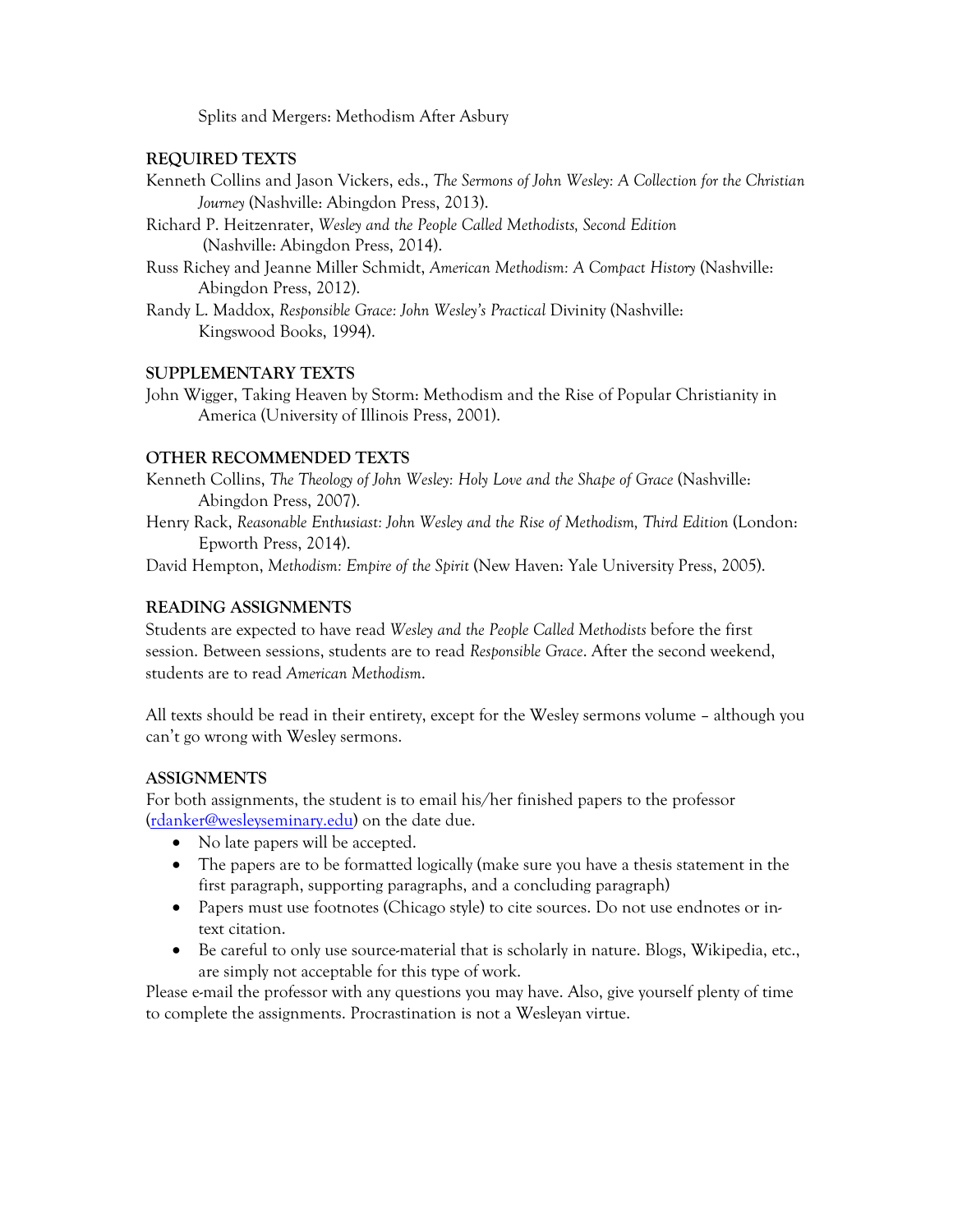## **FIRST ASSIGNMENT**

In early Methodism, there was distinct interplay between Wesley's understanding of the "Way of Salvation" and the development of the early Wesleyan system of societies, classes, and bands within the overall structure of the Church of England. Write your papers based on Heitzenrater's biography of Wesley, and supplemented by the following sermons of John Wesley:

- 1. Original Sin
- 2. The Spirit of Bondage and Adoption
- 3. The New Birth
- 4. Justification by Faith
- 5. The Scripture Way of Salvation

Heitzenrater and the sermons must be used in your papers. Examine the inter-relationship between Wesley's evangelical theology and the formation of the Wesleyan Methodist movement in the eighteenth century. How did his theological vision come to be implemented in a practical way? In what ways did the Methodist "system" reflect Wesley's holistic theology? Emphasis should be placed on the historical rise of Methodism and early Methodist practice. Although the student will not have been expected to read Maddox before the first assignment is due, Heitzenrater covers major Wesleyan theological themes (grace, justification, Christian perfection, sacraments, etc.) in his biographical treatment and these are specifically addressed in the five sermons required for this assignment.

#### **2000 words, Due Aug. 15**

#### **SECOND ASSIGNMENT**

Wesleyanism is now a world-wide movement. As such, Wesley's theological vision has come to be expressed in contexts different from the eighteenth-century Church of England. Based on Maddox and Richey/Miller Schmidt, the student is to engage Wesley's theological vision in the American context. The second assignment is to have two parts:

- 1) In the first part of the paper, how was Wesley's theological vision (as outlined in Maddox) transplanted to the American context (as outlined by Richey/Miller Schmidt)? Describe both continuity and discontinuity in the American context.
- 2) In the second part of the paper, the student is to engage the Wesleyan vision as it is lived-out in contemporary United Methodism. How have United Methodists faithfully continued to embody Wesley's original vision of a holistic evangelical theology? How might we better engage/embody that tradition? The student is to be careful in this section. While the second part of the paper is an opinion piece, it should be informed by authentic, historic Wesleyan thought and show engagement with the assigned texts and any additional source-material (primary and/or secondary scholarly materials) necessary to augment your argument.
- 3) Cite two Wesley sermons not used in the first paper any sermons of your choice from the Collins/Vickers text.

#### **2000 words, Due. Sept. 30**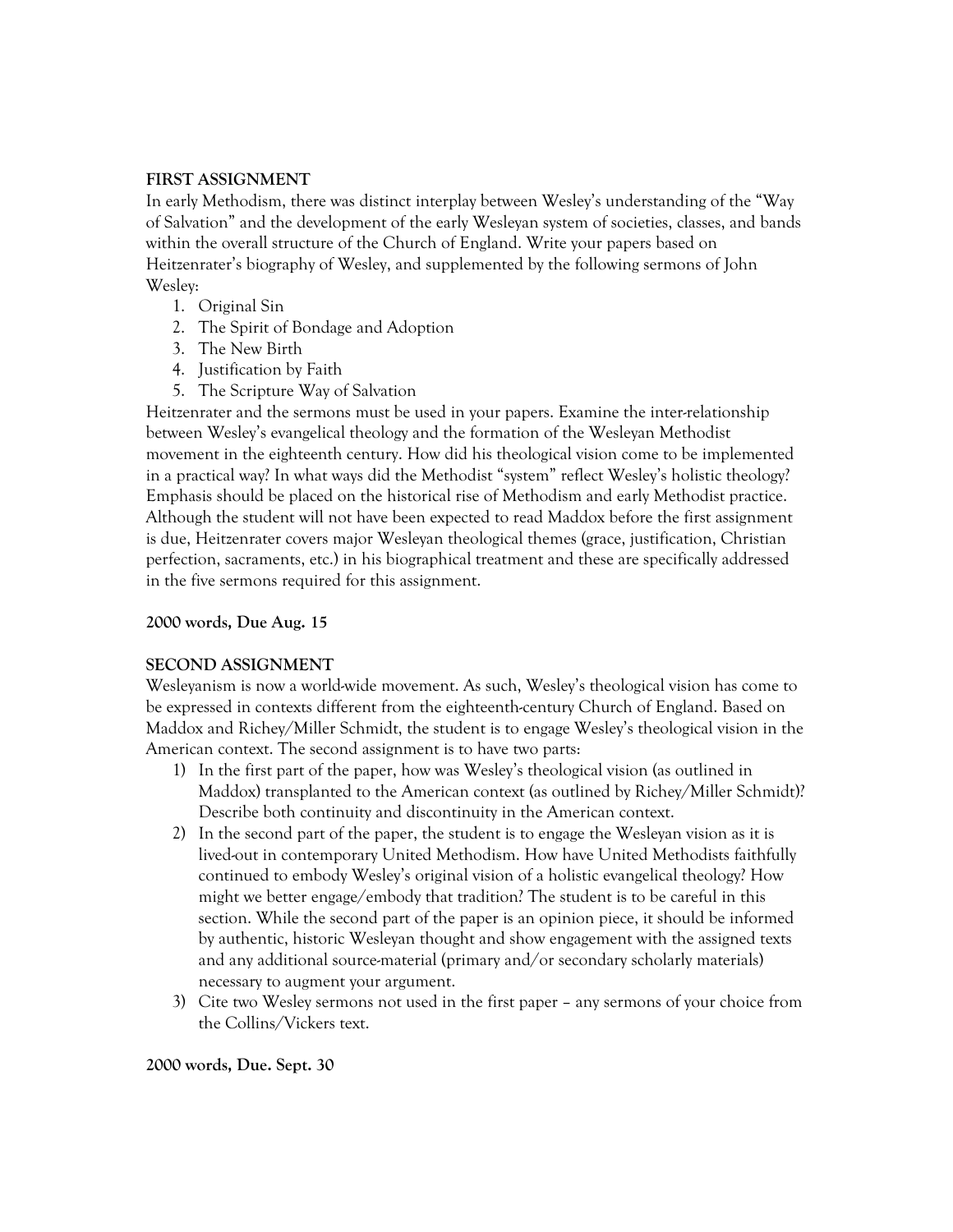## **PLAGIARISM**

Plagiarism in any form will not be tolerated. Any student who plagiarizes will fail the course. If you include any ideas, words, phrases, thoughts from any source, footnote that source. Be careful to properly cite any quotation. If you are in doubt whether something should be referenced, reference it. At minimum, place a footnote at the end of a paragraph that includes the ideas of someone other than yourself. All quotations should be footnoted at the end of the quotation.

# **ENGAGING THE COURSE**

Theological study can be a means of grace. I want to encourage you to approach your work in this class as such. God powerfully used the early Methodist movement to bring the gospel to people who had never heard about God's saving grace. As you learn more about your own heritage, look at the ways in which God has worked and continues to work in transformed lives. The witness of the Wesley brothers, early Evangelicals, Asbury, Phoebe Palmer, Matthew Simpson and so many other Methodist forebears point to a profound and transformation encounter with the God revealed in Jesus Christ. As you explore the Methodist heritage, you will find a rich well from which to draw for your own life and for your ministry.

# **APPROACHING THE PAPERS**

In addition to the material above, I have written "helps" for writing church history papers in general that will be of use to you in your writing.

Here is what I will be looking for when grading the papers:

- 1. Does the paper fulfill the requirements of the assignment (i.e., is it a biography? impact paper?)
- 2. Does the paper use footnotes?
- 3. Does the paper fit within word limits?
- 4. Does the paper make sense? Does it use correct grammar?
- 5. Does the paper use appropriate primary and secondary materials? If you're not clear on appropriate primary and secondary materials, please communicate with me, or the Wesley library staff. Secondary materials must be peer-reviewed. Stay clear of encyclopedias (whether online or in print) except to get a better idea of where to find useful source material. Encyclopedias **will not count** as source material in these papers.
- 6. At what level does the paper engage the source materials? And, is it accurate?

The difference between an A and a B will be determined by the student's ability to thoughtfully engage source materials.

## **Some helpful hints for an historical paper:**

1. Make sure that your formatting is correct: indented paragraphs, footnotes, word count, etc.

2. Do not refer to the historical figure by first name unless that is all we have (i.e. Tom did this, Tom did that . . .) Use their whole name at the beginning of the paper and then refer to them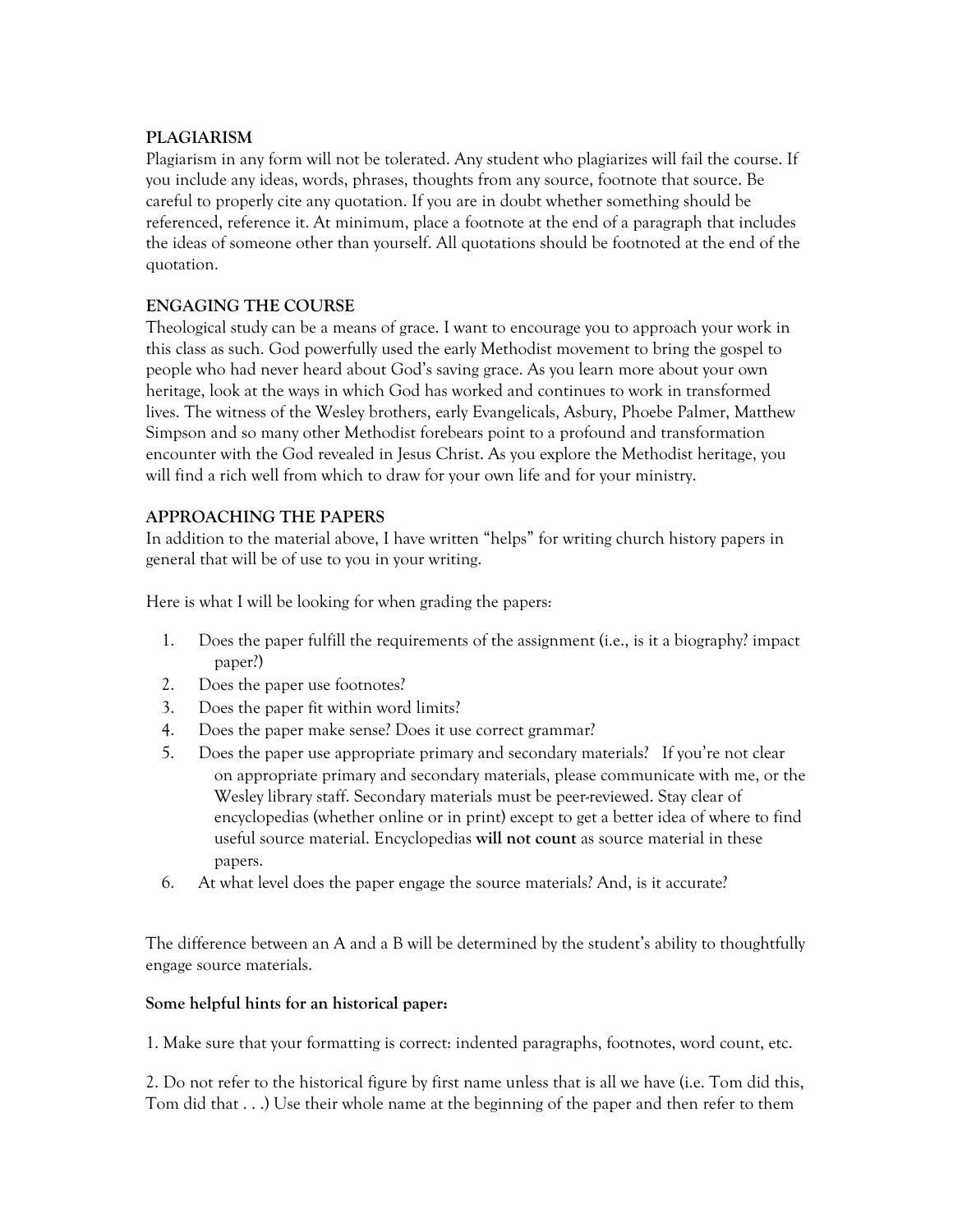by surname throughout the rest of the paper.

3. Avoid what is called "hagiography." This is the attempt to write as though the person was a saint in whom there was never an ill thought, word, or action. Let them be human, in other words.

4. Try to be objective. One should never use the term "I" in an academic paper. You – as the author – shouldn't be in the paper at all, except your name at the top. Treat the subject with the necessary distance to remain critical, even if informed.

5. Avoid pious language. It's not the historian's duty to determine if the Lord called this person or not (or whether or not He did anything). What the historian is concerned with is whether the person made such a claim (or other claims). Base your assertions in fact.

6. Footnote anything that came from another source, unless it's basic information about the person/context, etc.

7. Include basic information, i.e. a biographical paragraph should include information such as the date of the person's birth and death, the place where they were born, lived, etc.

8. Use primary **AND** secondary source material to augment your argument, not to create a litany of sources with little to no narrative (i.e. do not use long quotes to fill in your paper when it should be a crafted argument based on those sources.)

9. If you have a longer quotation (more than four lines) it should be single-spaced, indented, and footnoted. It will require no quotation marks if it is indented properly and thus set apart from the body of the text.

10. Keep in mind that the person(s) you are working with actually believed in something. Don't leave out his/her beliefs (and footnote your sources). He/She was propelled by his/her beliefs.

## **A Note on How I grade papers:**

When I read a student's paper, the first thing I notice is the formatting. If the paper lacks paragraphs or footnotes, or is less than the minimum word count, the paper rarely receives a grade higher than a B. If the paper lacks footnoting entirely, I take away 10% off the top of the grade. The first paragraph should include an obvious thesis statement. If I have too look for it, or it is absent, the paper is hampered and the argument unclear.

I often look at papers and see a lack of editing. Read over your papers a few times (or give them to a friend/spouse/etc. to read) before turning them in. A successful paper presents a clear argument, is well written, and uses both primary and secondary source material to support the argument of the paper.

As to the interpretation of historical events/persons, the first thing I look for is accuracy. If the paper contains historical inaccuracies, it is often the case that the author is regurgitating Methodist "lore" and has not read the assigned materials from the class. The difference between an A and a B (formatting and other basic things aside) often hinges on whether or not a student paper engages the historical material with insight (making connections, providing intelligent/informed interpretation of actions, etc.) or simply provides a summary of historical